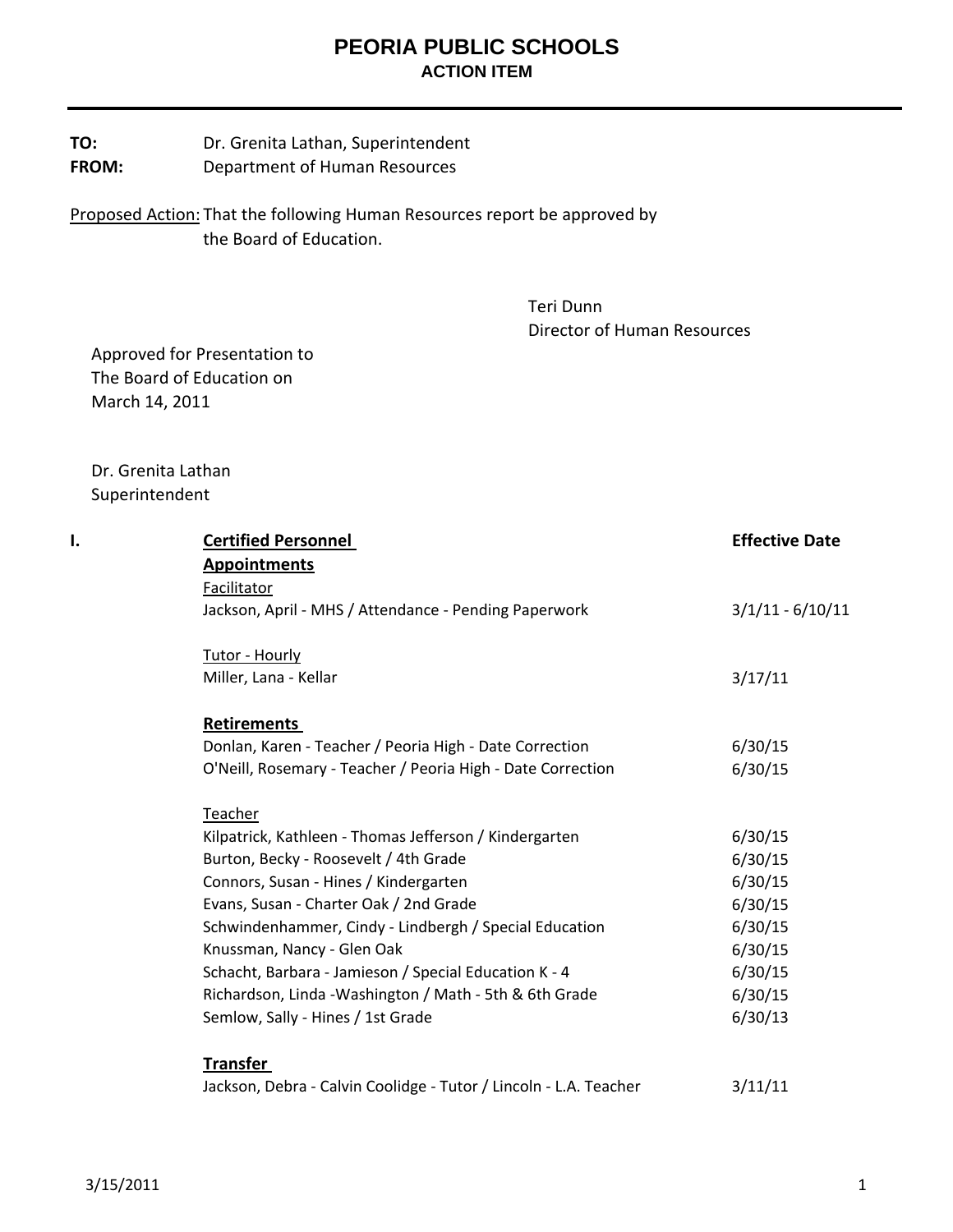## **PEORIA PUBLIC SCHOOLS ACTION ITEM**

|    | <b>Resignations</b>                                        | <b>Effective Date</b> |
|----|------------------------------------------------------------|-----------------------|
|    | <b>Teachers</b><br>Oliver, Aaron - PHS / Social Studies    | 6/30/11               |
| П. | <b>Non-Certified Personnel</b>                             |                       |
|    | <b>Appointments</b>                                        |                       |
|    | <b>Buildings &amp; Grounds</b>                             |                       |
|    | Ross, Darryl - Indefinite Custodian to Permanent Custodian | 3/15/11               |
|    | Coach                                                      |                       |
|    | Welch, Jason - PHS / Boys Asst. Baseball                   | 3/15/11               |
|    | <b>Transportation</b>                                      |                       |
|    | Driver                                                     |                       |
|    | Williams, Annette - Pending Paperwork                      | 3/14/11               |
|    | Davis, Rebecca - Pending Paperwork                         | 3/14/11               |
|    | Ross-Irby, Alisha - Pending Paperwork                      | 3/14/11               |
|    | Lewis, Nicholas - Pending Paperwork                        | 3/14/11               |
|    | Austiff, Ron - Pending Paperwork                           | 3/14/11               |
|    | Monitor                                                    |                       |
|    | Williams, Keturah                                          | 3/14/11               |
|    | Walls, Beola - Pending Paperwork                           | 3/14/11               |
|    | Walker, Bertram                                            | 3/14/11               |
|    | Sims, Megan                                                | 3/14/11               |
|    | Love, Jewell                                               | 3/14/11               |
|    | <b>Mechanic Helper</b>                                     |                       |
|    | Lindblom, Christopher - Pending Paperwork                  | 3/14/11               |
|    | <b>Resignations</b>                                        |                       |
|    | Cafeteria                                                  |                       |
|    | McLemore, Tina - Cafeteria Sub                             | 2/24/11               |
|    | <b>Job Coaches</b>                                         |                       |
|    | Sturm, Debra - Move to Sub Position                        | 3/31/11               |
|    | Retirement                                                 |                       |
|    | Transportation                                             |                       |
|    | Johnson, Lena - Monitor                                    | 3/7/11                |
|    | <b>Rescinded Previous Employment Offer</b>                 |                       |
|    | <b>Transportation</b><br>Flores, Kibby - Driver            | 2/25/11               |
|    | Banks, Tara - Driver                                       | 2/17/11               |
|    | Sargent, Joseph - Driver                                   | 3/2/11                |
|    | Craig, Carmina - Monitor                                   | 2/16/11               |